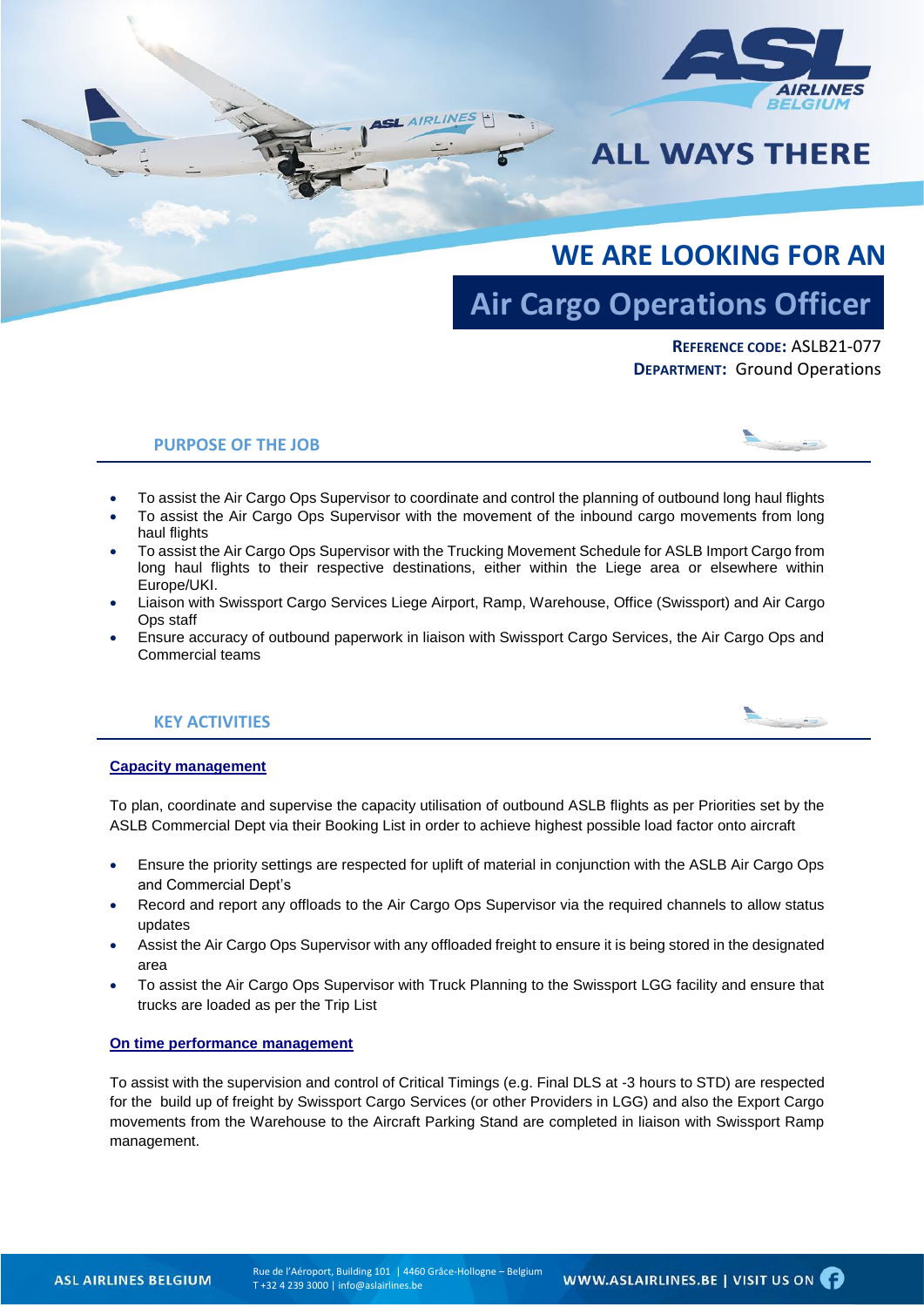

- Ensure the compliance with the agreed SLA for freight cut offs and report / follow up on non-compliances
- Coordinate with Swissport Ramp and Warehouse teams to ensure the swift transfers of loaded ULD's to the aircraft.
- To provide the Air Cargo Ops Supervisor (and Manager if needed) of updates as to cargo and flight status before STD.

#### **Inbound cargo movement management**

- To ensure that all ASLB Import Cargo is handled accordingly within existing and to-be-agreed SLA guidelines as agreed Swissport Cargo Services LGG
- To assist with the preparation and communication for the outbound truck planning in liaison with the Air Cargo Ops Supervisor and Swissport Trucking Department staff
- To check and ensure that trucks are handled in accordance with the planning provided by the Air Cargo Ops Supervisor

#### **Process supervision**

- To assist with the supervision and monitoring of the deployment of operational policies and procedures in order to ensure the consistency, efficiency and quality of internal and external customers and stakeholders
- To check and ensure correct implementation of existing and new divisional operation structures, policies and processes in respect of build-up, labelling, data capture, Aviation Security, Dangerous Goods and Airline paperwork processing ;
- Report any anomalies to the Air Cargo Ops Supervisor/Manager for further corrective action to be taken with the responsible stakeholders

#### **Flight documentation and Control**

To assist with the supervision and control in order to ensure the paperwork is issued as per the legal, customs and airline requirements and connected with the relevant flight

 To check and ensure the Mawb's (Master Air Waybill) are per company and IATA requirements - report any anomalies to the ASLB Air Cargo Ops Supervisor for further action

#### **Charter movements freight planning**

To ensure that freight booked onto a charter is coordinated with the relevant Charter Customer and contracted CTO in respect of arrival, build up and loading onto the aircraft in liaison with ramp handler as per charter contract

- Liaise with CTO to establish arrival slots for material upon receipt of charter Briefing document
- Obtain the build up instructions from the ASLB Charter Dept, Loadmaster and check it has been communicated to and follow up with the appointed CTO
- Monitor and control if necessary the build-up progress in liaison with the relevant CTO, the loading of the aircraft